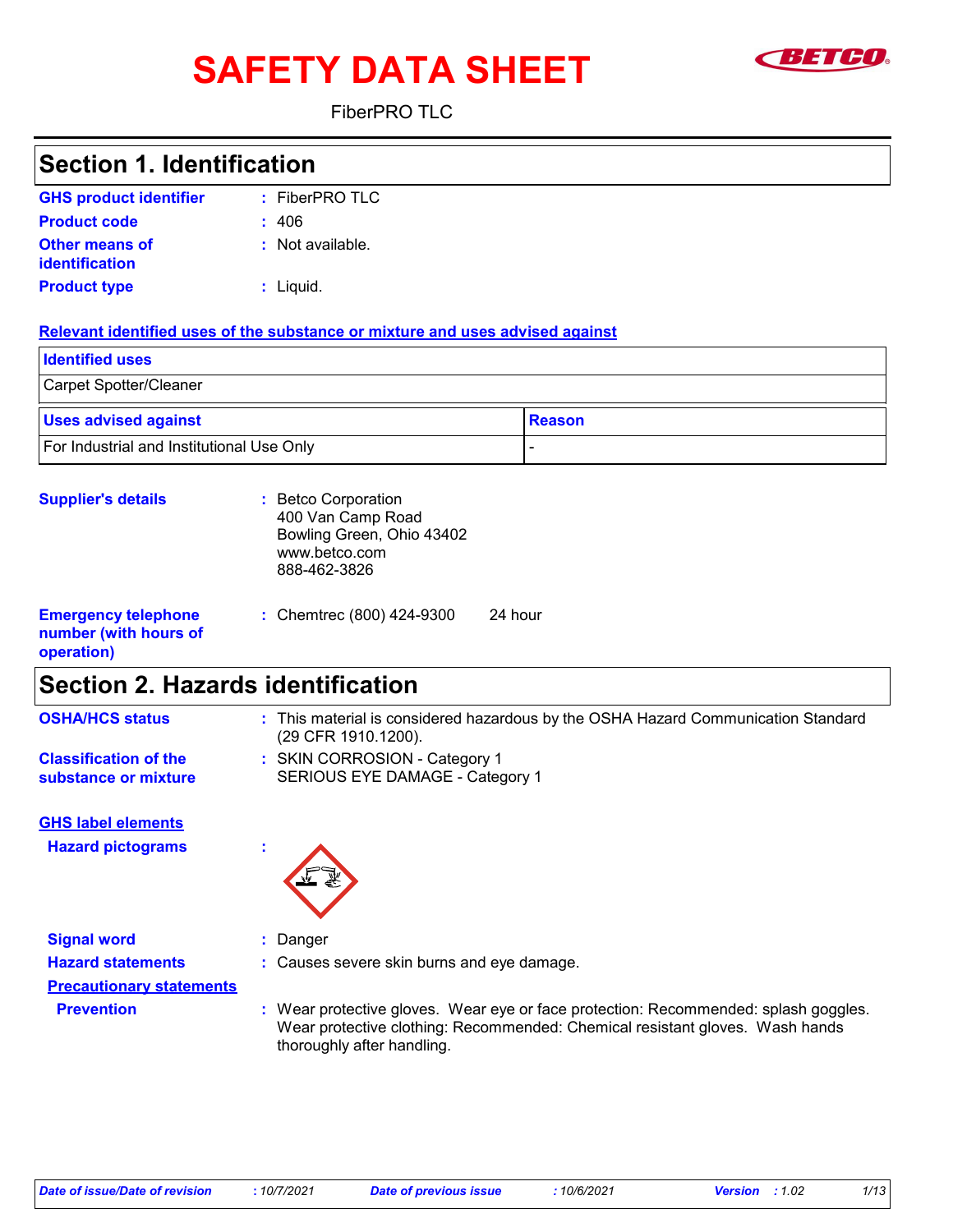# **Section 2. Hazards identification**

| <b>Response</b>                            | : IF INHALED: Remove person to fresh air and keep comfortable for breathing.<br>Immediately call a POISON CENTER or physician. IF SWALLOWED: Immediately call<br>a POISON CENTER or physician. Rinse mouth. Do NOT induce vomiting. IF ON<br>SKIN (or hair): Take off immediately all contaminated clothing. Rinse skin with water or<br>shower. Wash contaminated clothing before reuse. Immediately call a POISON<br>CENTER or physician. IF IN EYES: Rinse cautiously with water for several minutes.<br>Remove contact lenses, if present and easy to do. Continue rinsing. Immediately call a |
|--------------------------------------------|----------------------------------------------------------------------------------------------------------------------------------------------------------------------------------------------------------------------------------------------------------------------------------------------------------------------------------------------------------------------------------------------------------------------------------------------------------------------------------------------------------------------------------------------------------------------------------------------------|
| <b>Storage</b>                             | POISON CENTER or physician.<br>: Store locked up.                                                                                                                                                                                                                                                                                                                                                                                                                                                                                                                                                  |
| <b>Disposal</b>                            | : Dispose of contents and container in accordance with all local, regional, national and<br>international regulations.                                                                                                                                                                                                                                                                                                                                                                                                                                                                             |
| <b>Hazards not otherwise</b><br>classified | $:$ None known.                                                                                                                                                                                                                                                                                                                                                                                                                                                                                                                                                                                    |

### **Section 3. Composition/information on ingredients**

| <b>Substance/mixture</b>                       | : Mixture        |
|------------------------------------------------|------------------|
| <b>Other means of</b><br><b>identification</b> | : Not available. |

| <b>Ingredient name</b>              | $\frac{9}{6}$ | <b>CAS number</b> |
|-------------------------------------|---------------|-------------------|
| Silicic acid, sodium salt           | ≤5            | 1344-09-8         |
| sodium hydroxide                    | ≲3            | 1310-73-2         |
| Fatty acids, tall-oil, sodium salts | ≤3            | 61790-45-2        |

Any concentration shown as a range is to protect confidentiality or is due to batch variation.

**There are no additional ingredients present which, within the current knowledge of the supplier and in the concentrations applicable, are classified as hazardous to health or the environment and hence require reporting in this section.**

**Occupational exposure limits, if available, are listed in Section 8.**

### **Section 4. First aid measures**

### **Description of necessary first aid measures**

| <b>Eye contact</b>  | : Get medical attention immediately. Call a poison center or physician. Immediately flush<br>eyes with plenty of water, occasionally lifting the upper and lower eyelids. Check for and<br>remove any contact lenses. Continue to rinse for at least 10 minutes. Chemical burns<br>must be treated promptly by a physician.                                                                                                                                                                                                                                                                                                                                                                                                        |
|---------------------|------------------------------------------------------------------------------------------------------------------------------------------------------------------------------------------------------------------------------------------------------------------------------------------------------------------------------------------------------------------------------------------------------------------------------------------------------------------------------------------------------------------------------------------------------------------------------------------------------------------------------------------------------------------------------------------------------------------------------------|
| <b>Inhalation</b>   | : Get medical attention immediately. Call a poison center or physician. Remove victim to<br>fresh air and keep at rest in a position comfortable for breathing. If it is suspected that<br>fumes are still present, the rescuer should wear an appropriate mask or self-contained<br>breathing apparatus. If not breathing, if breathing is irregular or if respiratory arrest<br>occurs, provide artificial respiration or oxygen by trained personnel. It may be<br>dangerous to the person providing aid to give mouth-to-mouth resuscitation. If<br>unconscious, place in recovery position and get medical attention immediately. Maintain<br>an open airway. Loosen tight clothing such as a collar, tie, belt or waistband. |
| <b>Skin contact</b> | : Get medical attention immediately. Call a poison center or physician. Flush<br>contaminated skin with plenty of water. Remove contaminated clothing and shoes.<br>Wash contaminated clothing thoroughly with water before removing it, or wear gloves.<br>Continue to rinse for at least 10 minutes. Chemical burns must be treated promptly by a<br>physician. Wash clothing before reuse. Clean shoes thoroughly before reuse.                                                                                                                                                                                                                                                                                                 |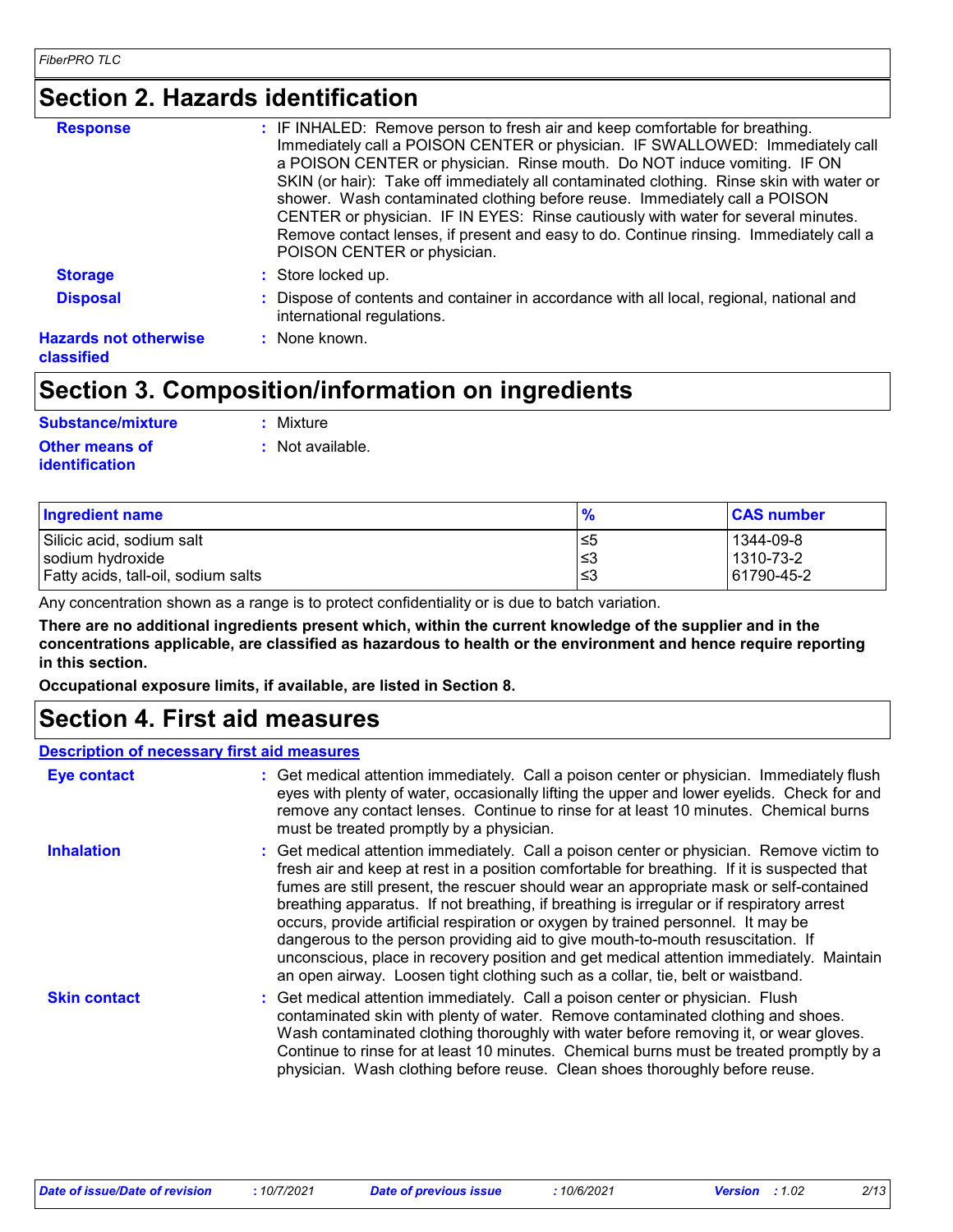| <b>Ingestion</b> |  |
|------------------|--|
|                  |  |

**Ingestion 1988 : Get medical attention immediately. Call a poison center or physician. Wash out mouth <b>inglestion** with water. Remove dentures if any. Remove victim to fresh air and keep at rest in a position comfortable for breathing. If material has been swallowed and the exposed person is conscious, give small quantities of water to drink. Stop if the exposed person feels sick as vomiting may be dangerous. Do not induce vomiting unless directed to do so by medical personnel. If vomiting occurs, the head should be kept low so that vomit does not enter the lungs. Chemical burns must be treated promptly by a physician. Never give anything by mouth to an unconscious person. If unconscious, place in recovery position and get medical attention immediately. Maintain an open airway. Loosen tight clothing such as a collar, tie, belt or waistband.

| Most important symptoms/effects, acute and delayed |                                                                                                                                                                                                                                                                                                                                                                                                               |
|----------------------------------------------------|---------------------------------------------------------------------------------------------------------------------------------------------------------------------------------------------------------------------------------------------------------------------------------------------------------------------------------------------------------------------------------------------------------------|
| <b>Potential acute health effects</b>              |                                                                                                                                                                                                                                                                                                                                                                                                               |
| <b>Eye contact</b>                                 | : Causes serious eye damage.                                                                                                                                                                                                                                                                                                                                                                                  |
| <b>Inhalation</b>                                  | No known significant effects or critical hazards.                                                                                                                                                                                                                                                                                                                                                             |
| <b>Skin contact</b>                                | Causes severe burns.                                                                                                                                                                                                                                                                                                                                                                                          |
| <b>Ingestion</b>                                   | : No known significant effects or critical hazards.                                                                                                                                                                                                                                                                                                                                                           |
| <b>Over-exposure signs/symptoms</b>                |                                                                                                                                                                                                                                                                                                                                                                                                               |
| <b>Eye contact</b>                                 | : Adverse symptoms may include the following:<br>pain<br>watering<br>redness                                                                                                                                                                                                                                                                                                                                  |
| <b>Inhalation</b>                                  | : No specific data.                                                                                                                                                                                                                                                                                                                                                                                           |
| <b>Skin contact</b>                                | : Adverse symptoms may include the following:<br>pain or irritation<br>redness<br>blistering may occur                                                                                                                                                                                                                                                                                                        |
| <b>Ingestion</b>                                   | : Adverse symptoms may include the following:<br>stomach pains                                                                                                                                                                                                                                                                                                                                                |
|                                                    | Indication of immediate medical attention and special treatment needed, if necessary                                                                                                                                                                                                                                                                                                                          |
| <b>Notes to physician</b>                          | : Treat symptomatically. Contact poison treatment specialist immediately if large<br>quantities have been ingested or inhaled.                                                                                                                                                                                                                                                                                |
| <b>Specific treatments</b>                         | : No specific treatment.                                                                                                                                                                                                                                                                                                                                                                                      |
| <b>Protection of first-aiders</b>                  | No action shall be taken involving any personal risk or without suitable training. If it is<br>suspected that fumes are still present, the rescuer should wear an appropriate mask or<br>self-contained breathing apparatus. It may be dangerous to the person providing aid to<br>give mouth-to-mouth resuscitation. Wash contaminated clothing thoroughly with water<br>before removing it, or wear gloves. |

**See toxicological information (Section 11)**

### **Section 5. Fire-fighting measures**

| <b>Extinguishing media</b>                           |               |                                                                                       |            |                         |      |
|------------------------------------------------------|---------------|---------------------------------------------------------------------------------------|------------|-------------------------|------|
| <b>Suitable extinguishing</b><br>media               |               | : Use an extinguishing agent suitable for the surrounding fire.                       |            |                         |      |
| <b>Unsuitable extinguishing</b><br>media             | : None known. |                                                                                       |            |                         |      |
| <b>Specific hazards arising</b><br>from the chemical |               | : In a fire or if heated, a pressure increase will occur and the container may burst. |            |                         |      |
| Date of issue/Date of revision                       | :10/7/2021    | Date of previous issue                                                                | :10/6/2021 | <b>Version</b> : $1.02$ | 3/13 |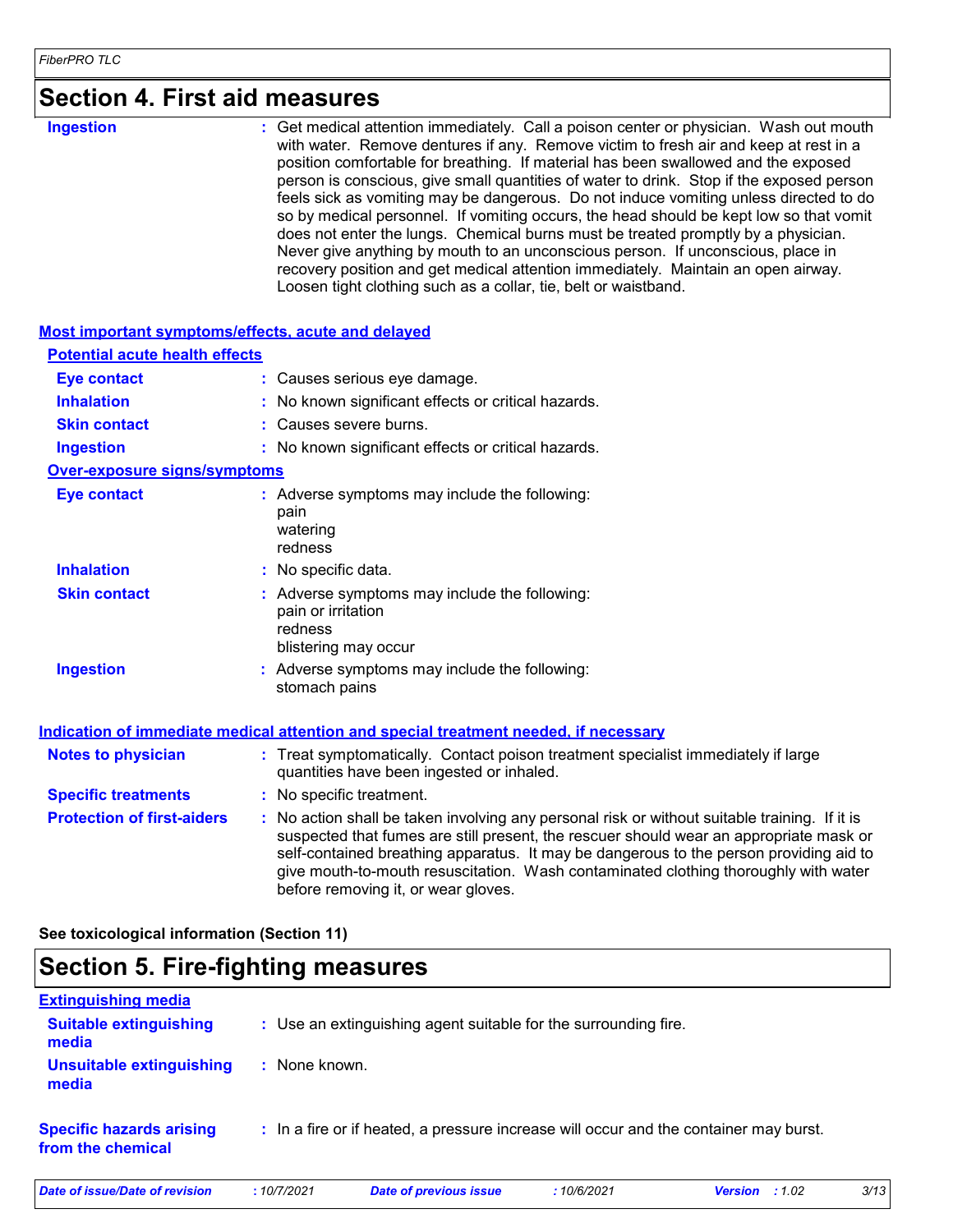### **Section 5. Fire-fighting measures**

| <b>Hazardous thermal</b><br>decomposition products       | Decomposition products may include the following materials:<br>carbon dioxide<br>carbon monoxide<br>metal oxide/oxides                                                                              |
|----------------------------------------------------------|-----------------------------------------------------------------------------------------------------------------------------------------------------------------------------------------------------|
| <b>Special protective actions</b><br>for fire-fighters   | : Promptly isolate the scene by removing all persons from the vicinity of the incident if<br>there is a fire. No action shall be taken involving any personal risk or without suitable<br>training. |
| <b>Special protective</b><br>equipment for fire-fighters | Fire-fighters should wear appropriate protective equipment and self-contained breathing<br>apparatus (SCBA) with a full face-piece operated in positive pressure mode.                              |

### **Section 6. Accidental release measures**

**Personal precautions, protective equipment and emergency procedures**

| For non-emergency<br>personnel |     | : No action shall be taken involving any personal risk or without suitable training.<br>Evacuate surrounding areas. Keep unnecessary and unprotected personnel from<br>entering. Do not touch or walk through spilled material. Do not breathe vapor or mist.<br>Provide adequate ventilation. Wear appropriate respirator when ventilation is<br>inadequate. Put on appropriate personal protective equipment. |
|--------------------------------|-----|-----------------------------------------------------------------------------------------------------------------------------------------------------------------------------------------------------------------------------------------------------------------------------------------------------------------------------------------------------------------------------------------------------------------|
| For emergency responders       | -11 | If specialized clothing is required to deal with the spillage, take note of any information in<br>Section 8 on suitable and unsuitable materials. See also the information in "For non-<br>emergency personnel".                                                                                                                                                                                                |

**Environmental precautions :** Avoid dispersal of spilled material and runoff and contact with soil, waterways, drains and sewers. Inform the relevant authorities if the product has caused environmental pollution (sewers, waterways, soil or air).

### **Methods and materials for containment and cleaning up**

| <b>Small spill</b> | : Stop leak if without risk. Move containers from spill area. Dilute with water and mop up<br>if water-soluble. Alternatively, or if water-insoluble, absorb with an inert dry material and<br>place in an appropriate waste disposal container. Dispose of via a licensed waste<br>disposal contractor.                                                                                                                                                                                                                                                                                                                                                                                                     |
|--------------------|--------------------------------------------------------------------------------------------------------------------------------------------------------------------------------------------------------------------------------------------------------------------------------------------------------------------------------------------------------------------------------------------------------------------------------------------------------------------------------------------------------------------------------------------------------------------------------------------------------------------------------------------------------------------------------------------------------------|
| <b>Large spill</b> | : Stop leak if without risk. Move containers from spill area. Approach release from<br>upwind. Prevent entry into sewers, water courses, basements or confined areas. Wash<br>spillages into an effluent treatment plant or proceed as follows. Contain and collect<br>spillage with non-combustible, absorbent material e.g. sand, earth, vermiculite or<br>diatomaceous earth and place in container for disposal according to local regulations<br>(see Section 13). Dispose of via a licensed waste disposal contractor. Contaminated<br>absorbent material may pose the same hazard as the spilled product. Note: see<br>Section 1 for emergency contact information and Section 13 for waste disposal. |

### **Section 7. Handling and storage**

### **Precautions for safe handling**

| <b>Protective measures</b>                       | : Put on appropriate personal protective equipment (see Section 8). Do not get in eyes or<br>on skin or clothing. Do not breathe vapor or mist. Do not ingest. If during normal use<br>the material presents a respiratory hazard, use only with adequate ventilation or wear<br>appropriate respirator. Keep in the original container or an approved alternative made<br>from a compatible material, kept tightly closed when not in use. Keep away from acids.<br>Empty containers retain product residue and can be hazardous. Do not reuse container. |
|--------------------------------------------------|------------------------------------------------------------------------------------------------------------------------------------------------------------------------------------------------------------------------------------------------------------------------------------------------------------------------------------------------------------------------------------------------------------------------------------------------------------------------------------------------------------------------------------------------------------|
| <b>Advice on general</b><br>occupational hygiene | : Eating, drinking and smoking should be prohibited in areas where this material is<br>handled, stored and processed. Workers should wash hands and face before eating,<br>drinking and smoking. Remove contaminated clothing and protective equipment before<br>entering eating areas. See also Section 8 for additional information on hygiene<br>measures.                                                                                                                                                                                              |

*Date of issue/Date of revision* **:** *10/7/2021 Date of previous issue : 10/6/2021 Version : 1.02 4/13*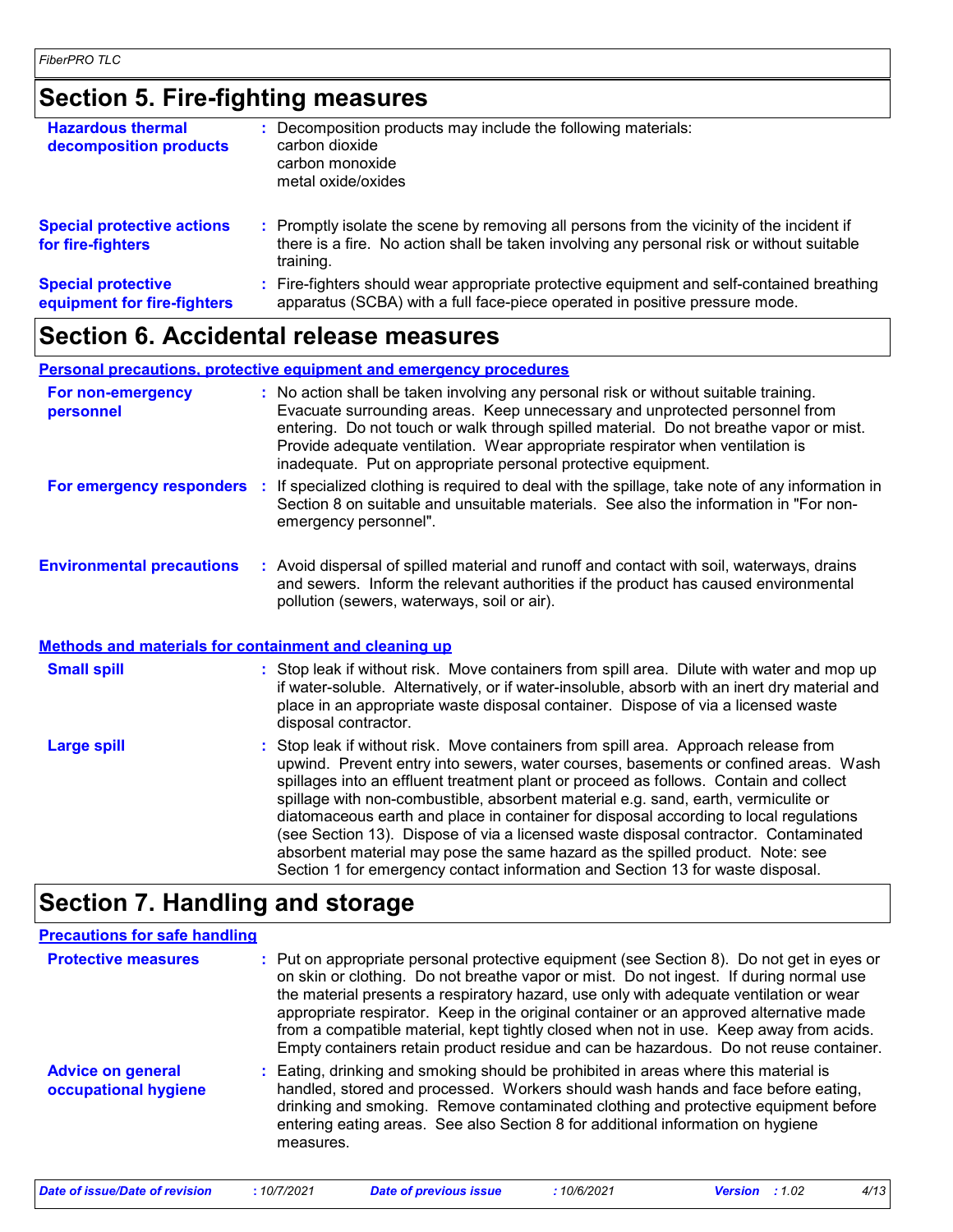### **Section 7. Handling and storage**

| <b>Conditions for safe storage,</b><br>including any<br><i>incompatibilities</i> | : Store in accordance with local regulations. Store in original container protected from<br>direct sunlight in a dry, cool and well-ventilated area, away from incompatible materials<br>(see Section 10) and food and drink. Store locked up. Separate from acids. Keep<br>container tightly closed and sealed until ready for use. Containers that have been<br>opened must be carefully resealed and kept upright to prevent leakage. Do not store in |
|----------------------------------------------------------------------------------|----------------------------------------------------------------------------------------------------------------------------------------------------------------------------------------------------------------------------------------------------------------------------------------------------------------------------------------------------------------------------------------------------------------------------------------------------------|
|                                                                                  | unlabeled containers. Use appropriate containment to avoid environmental<br>contamination. See Section 10 for incompatible materials before handling or use.                                                                                                                                                                                                                                                                                             |

# **Section 8. Exposure controls/personal protection**

### **Control parameters**

**Occupational exposure limits**

| <b>Ingredient name</b>                        | <b>Exposure limits</b>                                                                                                                                                                                                                                                                               |
|-----------------------------------------------|------------------------------------------------------------------------------------------------------------------------------------------------------------------------------------------------------------------------------------------------------------------------------------------------------|
| Silicic acid, sodium salt<br>sodium hydroxide | None.<br><b>ACGIH TLV (United States, 3/2017).</b><br>C: $2 \text{ mg/m}^3$<br>OSHA PEL 1989 (United States, 3/1989).<br>CEIL: $2 \text{ mg/m}^3$<br>NIOSH REL (United States, 10/2016).<br>CEIL: $2 \text{ mg/m}^3$<br><b>OSHA PEL (United States, 6/2016).</b><br>TWA: $2 \text{ mg/m}^3$ 8 hours. |
| Fatty acids, tall-oil, sodium salts           | None.                                                                                                                                                                                                                                                                                                |

| <b>Appropriate engineering</b><br><b>controls</b> | If user operations generate dust, fumes, gas, vapor or mist, use process enclosures,<br>local exhaust ventilation or other engineering controls to keep worker exposure to<br>airborne contaminants below any recommended or statutory limits.                                                                                                                                                                                                                                                                                                                                                                         |
|---------------------------------------------------|------------------------------------------------------------------------------------------------------------------------------------------------------------------------------------------------------------------------------------------------------------------------------------------------------------------------------------------------------------------------------------------------------------------------------------------------------------------------------------------------------------------------------------------------------------------------------------------------------------------------|
| <b>Environmental exposure</b><br><b>controls</b>  | Emissions from ventilation or work process equipment should be checked to ensure<br>they comply with the requirements of environmental protection legislation. In some<br>cases, fume scrubbers, filters or engineering modifications to the process equipment<br>will be necessary to reduce emissions to acceptable levels.                                                                                                                                                                                                                                                                                          |
| <b>Individual protection measures</b>             |                                                                                                                                                                                                                                                                                                                                                                                                                                                                                                                                                                                                                        |
| <b>Hygiene measures</b>                           | : Wash hands, forearms and face thoroughly after handling chemical products, before<br>eating, smoking and using the lavatory and at the end of the working period.<br>Appropriate techniques should be used to remove potentially contaminated clothing.<br>Wash contaminated clothing before reusing. Ensure that eyewash stations and safety<br>showers are close to the workstation location.                                                                                                                                                                                                                      |
| <b>Eye/face protection</b>                        | Safety eyewear complying with an approved standard should be used when a risk<br>assessment indicates this is necessary to avoid exposure to liquid splashes, mists,<br>gases or dusts. If contact is possible, the following protection should be worn, unless<br>the assessment indicates a higher degree of protection: chemical splash goggles and/<br>or face shield. If inhalation hazards exist, a full-face respirator may be required instead.<br>Recommended: splash goggles                                                                                                                                 |
| <b>Skin protection</b>                            |                                                                                                                                                                                                                                                                                                                                                                                                                                                                                                                                                                                                                        |
| <b>Hand protection</b>                            | : Chemical-resistant, impervious gloves complying with an approved standard should be<br>worn at all times when handling chemical products if a risk assessment indicates this is<br>necessary. Considering the parameters specified by the glove manufacturer, check<br>during use that the gloves are still retaining their protective properties. It should be<br>noted that the time to breakthrough for any glove material may be different for different<br>glove manufacturers. In the case of mixtures, consisting of several substances, the<br>protection time of the gloves cannot be accurately estimated. |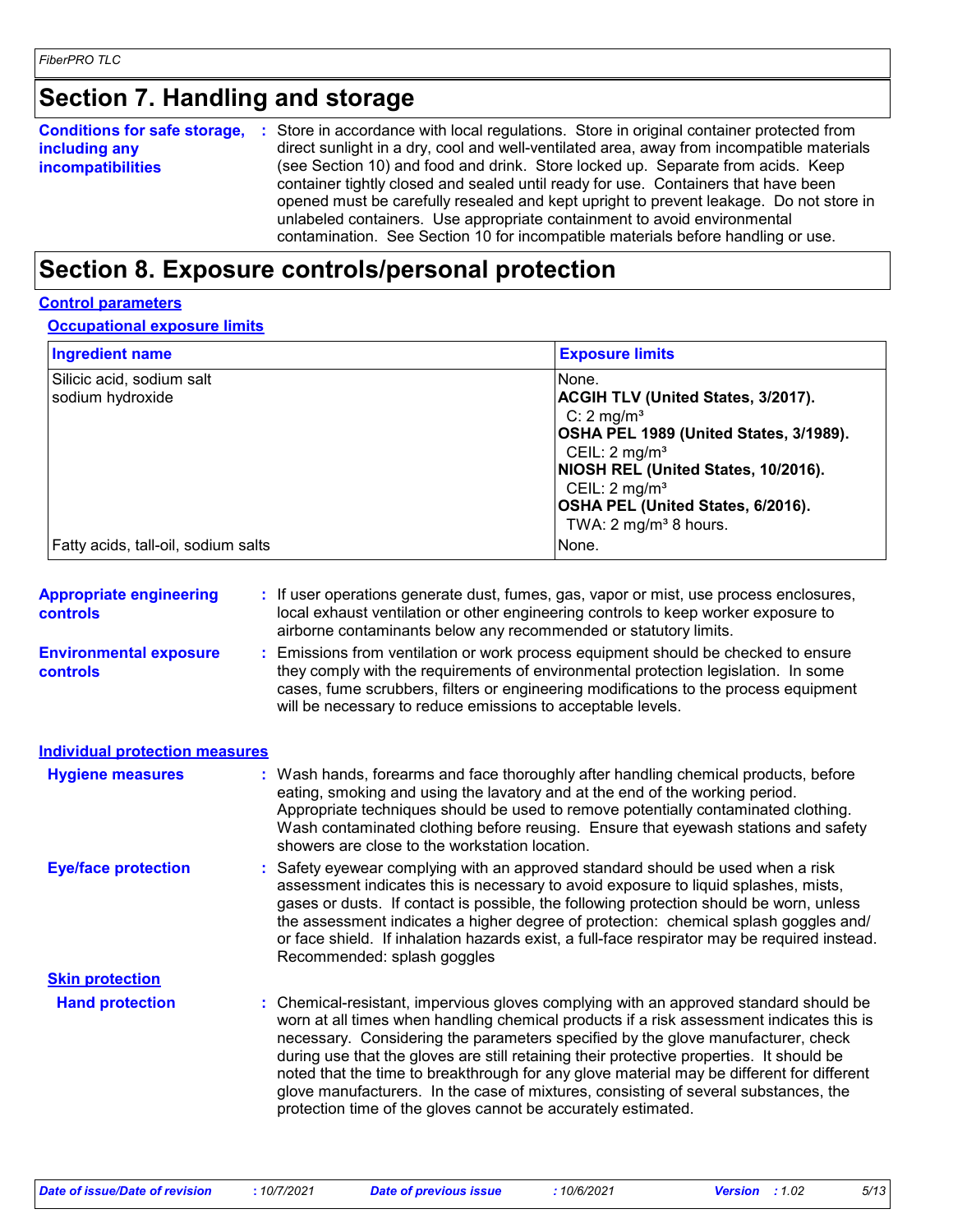# **Section 8. Exposure controls/personal protection**

| <b>Body protection</b>                               | : Personal protective equipment for the body should be selected based on the task being<br>performed and the risks involved and should be approved by a specialist before<br>handling this product. Recommended: Chemical resistant gloves                                          |
|------------------------------------------------------|-------------------------------------------------------------------------------------------------------------------------------------------------------------------------------------------------------------------------------------------------------------------------------------|
| <b>Other skin protection</b>                         | : Appropriate footwear and any additional skin protection measures should be selected<br>based on the task being performed and the risks involved and should be approved by a<br>specialist before handling this product.                                                           |
| <b>Respiratory protection</b>                        | : Based on the hazard and potential for exposure, select a respirator that meets the<br>appropriate standard or certification. Respirators must be used according to a<br>respiratory protection program to ensure proper fitting, training, and other important<br>aspects of use. |
| <b>Personal protective</b><br>equipment (Pictograms) |                                                                                                                                                                                                                                                                                     |

# **Section 9. Physical and chemical properties**

| <b>Appearance</b>                                 |                                                                        |
|---------------------------------------------------|------------------------------------------------------------------------|
| <b>Physical state</b>                             | $:$ Liquid.                                                            |
| <b>Color</b>                                      | : Clear. Straw.                                                        |
| Odor                                              | : Cherry.                                                              |
| <b>Odor threshold</b>                             | : Not available.                                                       |
| pH                                                | $: 13 \text{ to } 13.6$                                                |
| <b>Melting point</b>                              | : Not available.                                                       |
| <b>Boiling point</b>                              | : Not available.                                                       |
| <b>Flash point</b>                                | : Closed cup: >150°C (>302°F) [Product does not sustain combustion.]   |
| <b>Evaporation rate</b>                           | : Not available.                                                       |
| <b>Flammability (solid, gas)</b>                  | : Not available.                                                       |
| Lower and upper explosive<br>(flammable) limits   | : Not available.                                                       |
| <b>Vapor pressure</b>                             | : Not available.                                                       |
| <b>Vapor density</b>                              | : Not available.                                                       |
| <b>Relative density</b>                           | : 1.06                                                                 |
| <b>Solubility</b>                                 | : Easily soluble in the following materials: cold water and hot water. |
| <b>Solubility in water</b>                        | : Not available.                                                       |
| <b>Partition coefficient: n-</b><br>octanol/water | : Not available.                                                       |
| <b>Auto-ignition temperature</b>                  | : Not available.                                                       |
| <b>Decomposition temperature</b>                  | : Not available.                                                       |
| <b>Viscosity</b>                                  | : Not available.                                                       |
| Flow time (ISO 2431)                              | : Not available.                                                       |

# **Section 10. Stability and reactivity**

| <b>Reactivity</b>                            |            | : No specific test data related to reactivity available for this product or its ingredients. |            |                |      |
|----------------------------------------------|------------|----------------------------------------------------------------------------------------------|------------|----------------|------|
| <b>Chemical stability</b>                    |            | : The product is stable.                                                                     |            |                |      |
| <b>Possibility of hazardous</b><br>reactions |            | : Under normal conditions of storage and use, hazardous reactions will not occur.            |            |                |      |
| Date of issue/Date of revision               | :10/7/2021 | <b>Date of previous issue</b>                                                                | :10/6/2021 | Version : 1.02 | 6/13 |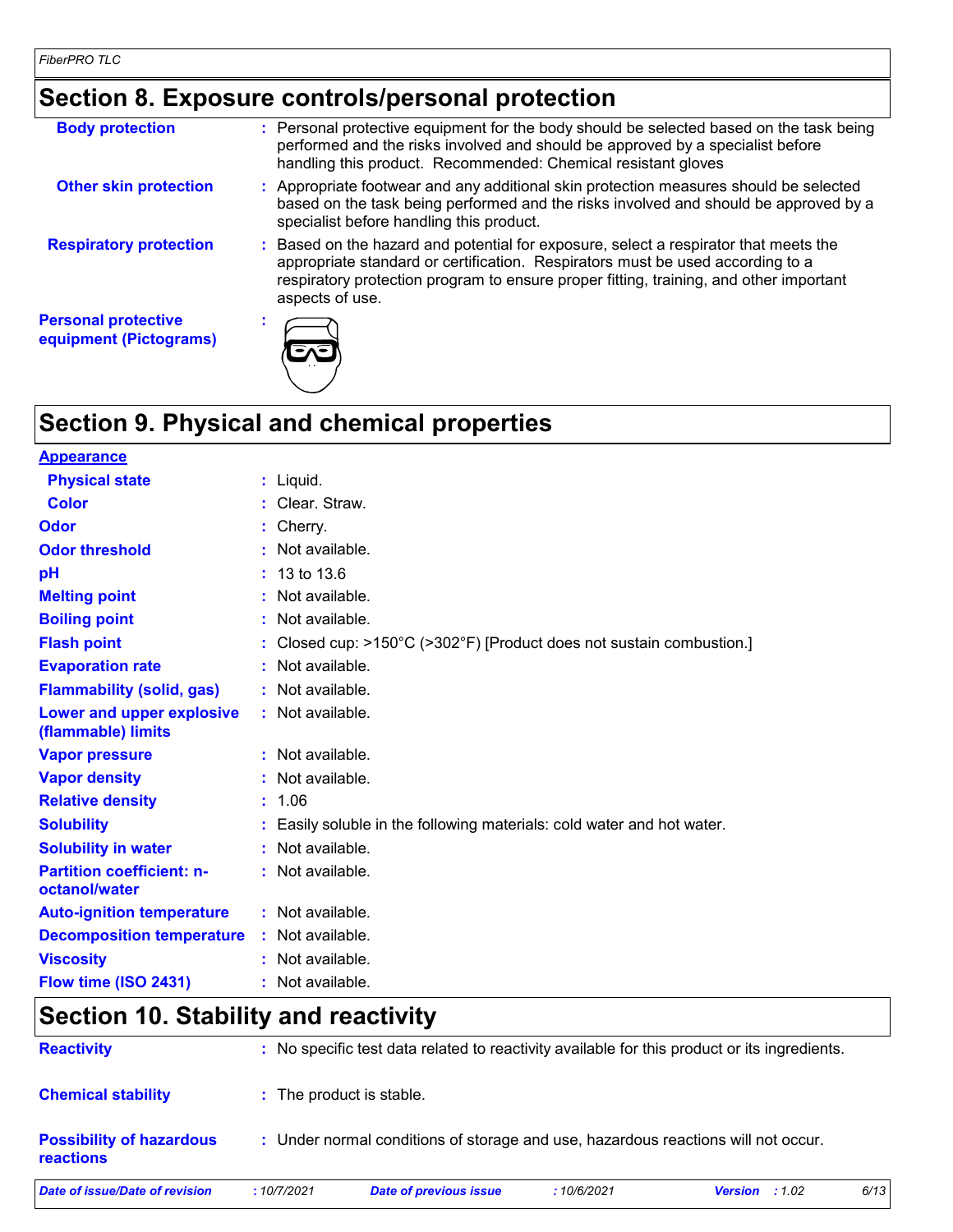# **Section 10. Stability and reactivity**

| <b>Conditions to avoid</b>                 | : No specific data.                                                                                       |
|--------------------------------------------|-----------------------------------------------------------------------------------------------------------|
| Incompatible materials                     | : Not available.                                                                                          |
| <b>Hazardous decomposition</b><br>products | : Under normal conditions of storage and use, hazardous decomposition products should<br>not be produced. |

### **Section 11. Toxicological information**

### **Information on toxicological effects**

#### **Acute toxicity**

| <b>Product/ingredient name</b> | Result    | <b>Species</b> | <b>Dose</b> | <b>Exposure</b> |
|--------------------------------|-----------|----------------|-------------|-----------------|
| Silicic acid, sodium salt      | LD50 Oral | Rat            | 1960 mg/kg  |                 |

#### **Irritation/Corrosion**

| <b>Product/ingredient name</b> | <b>Result</b>          | <b>Species</b> | <b>Score</b> | <b>Exposure</b> | <b>Observation</b>       |
|--------------------------------|------------------------|----------------|--------------|-----------------|--------------------------|
| Silicic acid, sodium salt      | Eyes - Severe irritant | Rabbit         |              | 24 hours 10     |                          |
|                                |                        |                |              | milligrams      |                          |
|                                | Skin - Severe irritant | Rabbit         |              | 24 hours 500    |                          |
|                                |                        |                |              | milligrams      |                          |
| sodium hydroxide               | Eyes - Severe irritant | Monkey         |              | 24 hours 1      |                          |
|                                |                        |                |              | Percent         |                          |
|                                | Eyes - Mild irritant   | Rabbit         |              | 400             |                          |
|                                |                        |                |              | Micrograms      |                          |
|                                | Eyes - Severe irritant | Rabbit         |              | 24 hours 50     | $\overline{\phantom{a}}$ |
|                                |                        |                |              | Micrograms      |                          |
|                                | Eyes - Severe irritant | Rabbit         |              | 1 Percent       |                          |
|                                | Eyes - Severe irritant | Rabbit         |              | 0.5 minutes 1   | $\overline{\phantom{a}}$ |
|                                |                        |                |              | milligrams      |                          |
|                                | Skin - Mild irritant   | Human          |              | 24 hours 2      |                          |
|                                |                        |                |              | Percent         |                          |
|                                | Skin - Severe irritant | Rabbit         |              | 24 hours 500    |                          |
|                                |                        |                |              | milligrams      |                          |

#### **Sensitization**

Not available.

#### **Mutagenicity**

Not available.

#### **Carcinogenicity**

Not available.

### **Reproductive toxicity**

Not available.

**Teratogenicity**

Not available.

### **Specific target organ toxicity (single exposure)**

Not available.

### **Specific target organ toxicity (repeated exposure)**

Not available.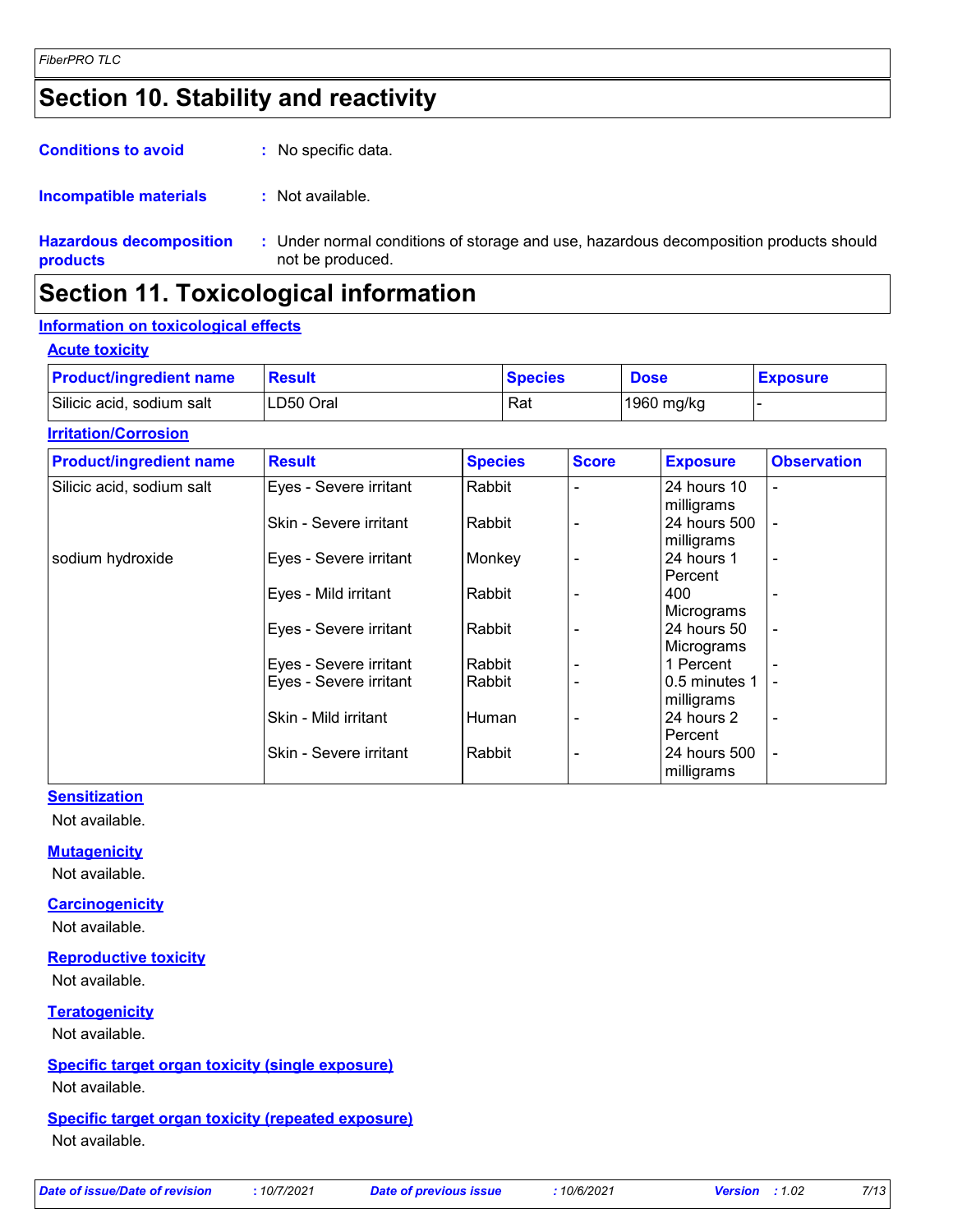# **Section 11. Toxicological information**

### **Aspiration hazard**

Not available.

| <b>Information on the likely</b><br>routes of exposure | : Routes of entry anticipated: Oral, Dermal, Inhalation.                                               |  |  |  |
|--------------------------------------------------------|--------------------------------------------------------------------------------------------------------|--|--|--|
| <b>Potential acute health effects</b>                  |                                                                                                        |  |  |  |
| <b>Eye contact</b>                                     | : Causes serious eye damage.                                                                           |  |  |  |
| <b>Inhalation</b>                                      | No known significant effects or critical hazards.                                                      |  |  |  |
| <b>Skin contact</b>                                    | : Causes severe burns.                                                                                 |  |  |  |
| <b>Ingestion</b>                                       | : No known significant effects or critical hazards.                                                    |  |  |  |
|                                                        | Symptoms related to the physical, chemical and toxicological characteristics                           |  |  |  |
| <b>Eye contact</b>                                     | : Adverse symptoms may include the following:<br>pain<br>watering<br>redness                           |  |  |  |
| <b>Inhalation</b>                                      | : No specific data.                                                                                    |  |  |  |
| <b>Skin contact</b>                                    | : Adverse symptoms may include the following:<br>pain or irritation<br>redness<br>blistering may occur |  |  |  |
| <b>Ingestion</b>                                       | : Adverse symptoms may include the following:<br>stomach pains                                         |  |  |  |
|                                                        | Delayed and immediate effects and also chronic effects from short and long term exposure               |  |  |  |
| <b>Short term exposure</b>                             |                                                                                                        |  |  |  |
| <b>Potential immediate</b><br>effects                  | : Not available.                                                                                       |  |  |  |
| <b>Potential delayed effects</b>                       | : Not available.                                                                                       |  |  |  |
| <b>Long term exposure</b>                              |                                                                                                        |  |  |  |
| <b>Potential immediate</b><br>effects                  | : Not available.                                                                                       |  |  |  |
| <b>Potential delayed effects</b>                       | $:$ Not available.                                                                                     |  |  |  |
| <b>Potential chronic health effects</b>                |                                                                                                        |  |  |  |
| Not available.                                         |                                                                                                        |  |  |  |
| <b>General</b>                                         | No known significant effects or critical hazards.                                                      |  |  |  |
| <b>Carcinogenicity</b>                                 | No known significant effects or critical hazards.                                                      |  |  |  |
| <b>Mutagenicity</b>                                    | No known significant effects or critical hazards.                                                      |  |  |  |
| <b>Teratogenicity</b>                                  | No known significant effects or critical hazards.                                                      |  |  |  |
| <b>Developmental effects</b>                           | No known significant effects or critical hazards.                                                      |  |  |  |
| <b>Fertility effects</b>                               | No known significant effects or critical hazards.                                                      |  |  |  |
| <b>Numerical measures of toxicity</b>                  |                                                                                                        |  |  |  |

### **Acute toxicity estimates**

| <b>Route</b> | <b>ATE value</b> |
|--------------|------------------|
| Oral         | 49595.14 mg/kg   |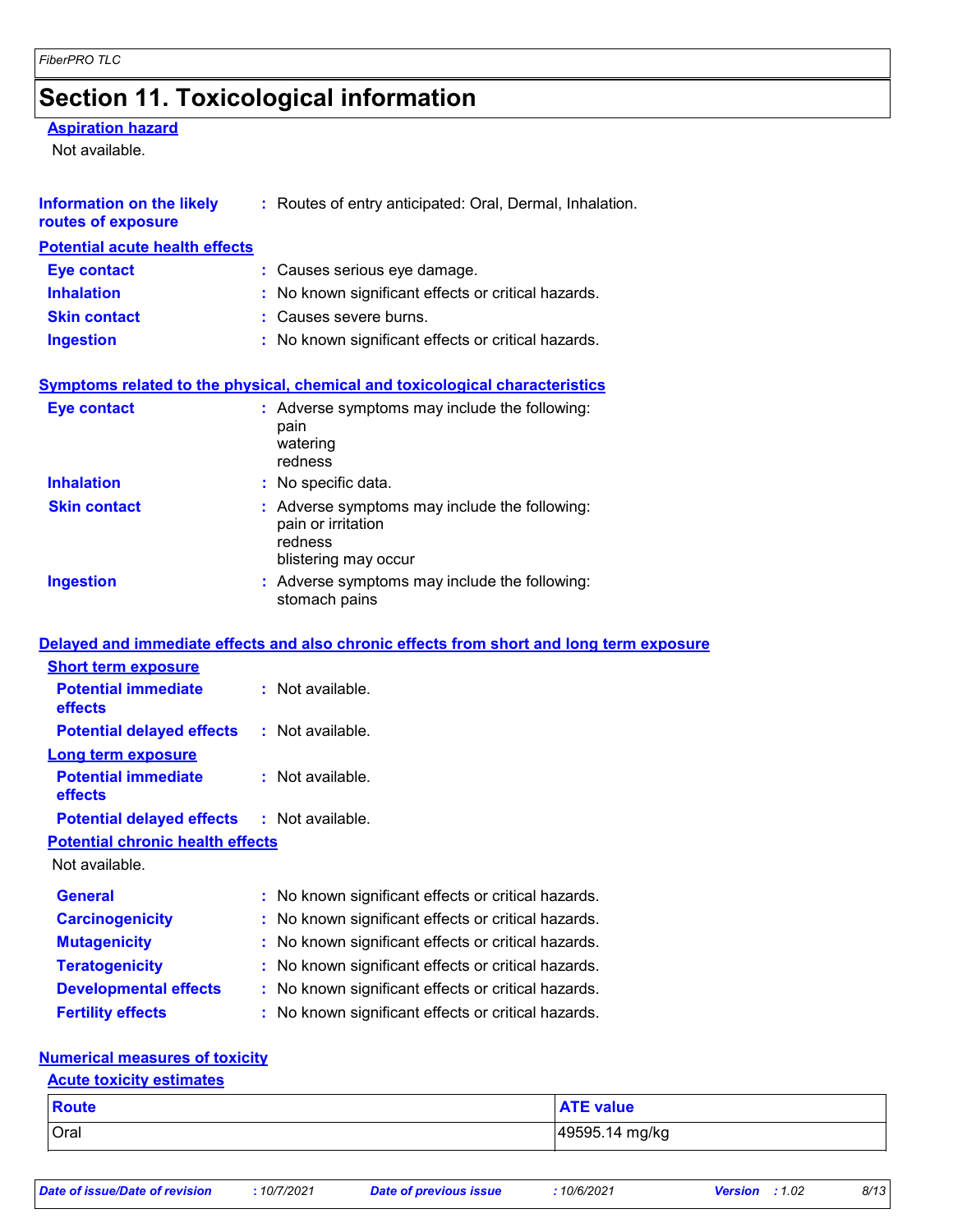# **Section 11. Toxicological information**

# **Section 12. Ecological information**

### **Toxicity**

| <b>Product/ingredient name</b> | <b>Result</b>                      | <b>Species</b>                                 | <b>Exposure</b> |
|--------------------------------|------------------------------------|------------------------------------------------|-----------------|
| Silicic acid, sodium salt      | Acute EC50 0.4 mg/l Fresh water    | Crustaceans - Ceriodaphnia<br>Idubia - Neonate | 48 hours        |
|                                | Acute LC50 494000 µg/l Fresh water | Daphnia - Daphnia magna                        | 48 hours        |
| sodium hydroxide               | Acute EC50 40.38 mg/l Fresh water  | Crustaceans - Ceriodaphnia<br>dubia - Neonate  | 148 hours       |
|                                | Acute LC50 125 ppm Fresh water     | Fish - Gambusia affinis - Adult                | 96 hours        |

### **Persistence and degradability**

Not available.

### **Bioaccumulative potential**

Not available.

### **Mobility in soil**

| <b>Soil/water partition</b>    | : Not available. |
|--------------------------------|------------------|
| coefficient (K <sub>oc</sub> ) |                  |

### **Other adverse effects** : No known significant effects or critical hazards.

### **Section 13. Disposal considerations**

**Disposal methods :**

The generation of waste should be avoided or minimized wherever possible. Disposal of this product, solutions and any by-products should at all times comply with the requirements of environmental protection and waste disposal legislation and any regional local authority requirements. Dispose of surplus and non-recyclable products via a licensed waste disposal contractor. Waste should not be disposed of untreated to the sewer unless fully compliant with the requirements of all authorities with jurisdiction. Waste packaging should be recycled. Incineration or landfill should only be considered when recycling is not feasible. This material and its container must be disposed of in a safe way. Care should be taken when handling emptied containers that have not been cleaned or rinsed out. Empty containers or liners may retain some product residues. Avoid dispersal of spilled material and runoff and contact with soil, waterways, drains and sewers.

|                                   | <b>DOT</b><br><b>Classification</b>                         | <b>TDG</b><br><b>Classification</b>                         | <b>Mexico</b><br><b>Classification</b>                      | <b>ADR/RID</b>                                              | <b>IMDG</b>                                                 | <b>IATA</b>                                                 |
|-----------------------------------|-------------------------------------------------------------|-------------------------------------------------------------|-------------------------------------------------------------|-------------------------------------------------------------|-------------------------------------------------------------|-------------------------------------------------------------|
| <b>UN number</b>                  | <b>UN1760</b>                                               | <b>UN1760</b>                                               | <b>UN1760</b>                                               | <b>UN1760</b>                                               | <b>UN1760</b>                                               | <b>UN1760</b>                                               |
| <b>UN proper</b><br>shipping name | <b>CORROSIVE</b><br>LIQUID, N.O.S.<br>(sodium<br>hydroxide) | <b>CORROSIVE</b><br>LIQUID, N.O.S.<br>(sodium<br>hydroxide) | <b>CORROSIVE</b><br>LIQUID, N.O.S.<br>(sodium<br>hydroxide) | <b>CORROSIVE</b><br>LIQUID, N.O.S.<br>(sodium<br>hydroxide) | <b>CORROSIVE</b><br>LIQUID, N.O.S.<br>(sodium<br>hydroxide) | <b>CORROSIVE</b><br>LIQUID, N.O.S.<br>(sodium<br>hydroxide) |
|                                   |                                                             |                                                             |                                                             |                                                             |                                                             |                                                             |
| Date of issue/Date of revision    | :10/7/2021                                                  |                                                             | <b>Date of previous issue</b>                               | :10/6/2021                                                  | <b>Version</b>                                              | 9/13<br>:1.02                                               |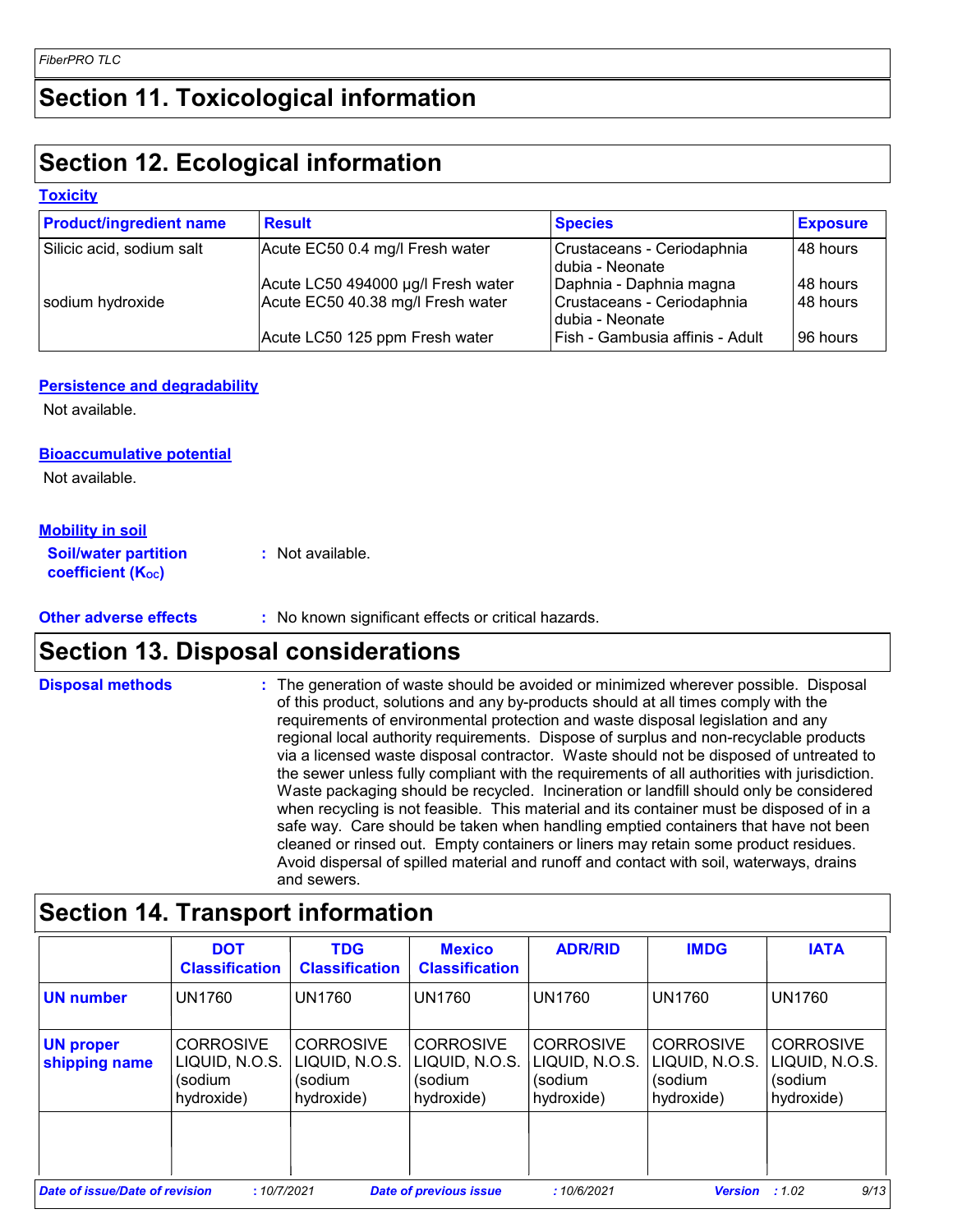| FiberPRO TLC |  |
|--------------|--|
|              |  |

| <b>Section 14. Transport information</b>                                                                        |              |    |                                                 |                                                                                               |              |                            |                                                                                                                                                                                  |
|-----------------------------------------------------------------------------------------------------------------|--------------|----|-------------------------------------------------|-----------------------------------------------------------------------------------------------|--------------|----------------------------|----------------------------------------------------------------------------------------------------------------------------------------------------------------------------------|
| <b>Transport</b><br>hazard class(es)                                                                            | 8            |    | 8                                               | 8                                                                                             | 8            | 8                          | 8                                                                                                                                                                                |
| <b>Packing group</b>                                                                                            | $\mathbf{I}$ |    | Ш                                               | Ш                                                                                             | $\mathbf{I}$ | $\ensuremath{\mathsf{II}}$ | Ш                                                                                                                                                                                |
| <b>Environmental</b><br>hazards                                                                                 | No.          |    | No.                                             | No.                                                                                           | No.          | No.                        | No.                                                                                                                                                                              |
| <b>TDG Classification</b>                                                                                       |              |    | <b>Limited quantity Yes.</b>                    | (reportable quantity) transportation requirements.<br>Goods Regulations: 2.40-2.42 (Class 8). |              |                            | shipped in quantities less than the product reportable quantity are not subject to the RQ<br>Product classified as per the following sections of the Transportation of Dangerous |
| <b>ADR/RID</b><br><b>IMDG</b>                                                                                   |              |    | Tunnel code (E)<br><b>Limited quantity Yes.</b> |                                                                                               |              |                            |                                                                                                                                                                                  |
| <b>IATA</b>                                                                                                     |              |    | <b>Limited quantity Yes.</b>                    |                                                                                               |              |                            |                                                                                                                                                                                  |
| Special precautions for user : Transport within user's premises: always transport in closed containers that are |              |    |                                                 | event of an accident or spillage.                                                             |              |                            | upright and secure. Ensure that persons transporting the product know what to do in the                                                                                          |
| <b>Transport in bulk according</b><br>to Annex II of MARPOL and<br>the <b>IBC</b> Code                          |              | ÷. | Not available.                                  |                                                                                               |              |                            |                                                                                                                                                                                  |

# **Section 15. Regulatory information**

| <b>U.S. Federal regulations</b>                                                   | : TSCA 8(a) PAIR: benzaldehyde                                                                         |
|-----------------------------------------------------------------------------------|--------------------------------------------------------------------------------------------------------|
|                                                                                   | <b>TSCA 8(a) CDR Exempt/Partial exemption: Not determined</b>                                          |
|                                                                                   | Clean Water Act (CWA) 311: sodium hydroxide; Formaldehyde, solution; sodium<br>dodecylbenzenesulfonate |
| <b>Clean Air Act Section 112</b><br>(b) Hazardous Air<br><b>Pollutants (HAPS)</b> | : Listed                                                                                               |
| <b>Clean Air Act Section 602</b><br><b>Class I Substances</b>                     | : Not listed                                                                                           |
| <b>Clean Air Act Section 602</b><br><b>Class II Substances</b>                    | : Not listed                                                                                           |
| <b>DEA List I Chemicals</b><br>(Precursor Chemicals)                              | : Not listed                                                                                           |
| <b>DEA List II Chemicals</b><br><b>(Essential Chemicals)</b>                      | : Not listed                                                                                           |
| <b>SARA 302/304</b>                                                               |                                                                                                        |
| <b>Composition/information on ingredients</b>                                     |                                                                                                        |
|                                                                                   |                                                                                                        |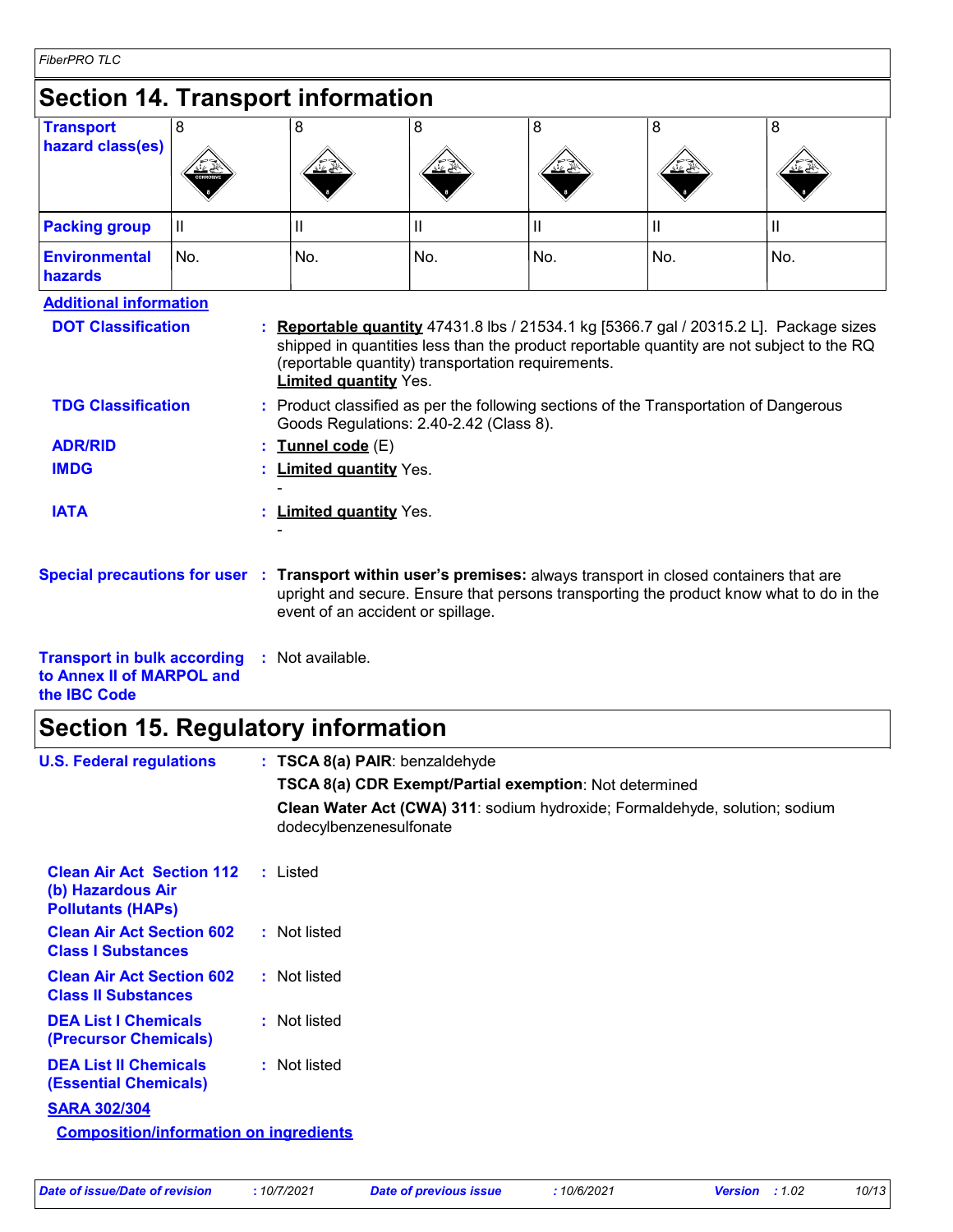### **Section 15. Regulatory information**

|               |            |     |                   | <b>SARA 304 RQ</b>  |           |
|---------------|------------|-----|-------------------|---------------------|-----------|
| $\frac{1}{2}$ | <b>EHS</b> |     | (gallons)         | (lbs)               | (gallons) |
| < 0.1         | Yes.       | 500 | 73.9              | 100                 | 14.8      |
|               |            |     | $(\mathsf{libs})$ | <b>SARA 302 TPQ</b> |           |

**SARA 311/312**

**SARA 304 RQ :** 214592274.7 lbs / 97424892.7 kg [24280126.2 gal / 91910276.1 L]

**Classification :** SKIN CORROSION - Category 1

SERIOUS EYE DAMAGE - Category 1

### **Composition/information on ingredients**

| <b>Name</b>                         | $\frac{9}{6}$ | <b>Classification</b>                     |
|-------------------------------------|---------------|-------------------------------------------|
| 2-(2-ethoxyethoxy) ethanol          | $\leq 5$      | <b>FLAMMABLE LIQUIDS - Category 4</b>     |
| Silicic acid, sodium salt           | ≤5            | <b>ACUTE TOXICITY (oral) - Category 4</b> |
|                                     |               | SKIN IRRITATION - Category 2              |
|                                     |               | <b>EYE IRRITATION - Category 2A</b>       |
| sodium hydroxide                    | ≤3            | CORROSIVE TO METALS - Category 1          |
|                                     |               | SKIN CORROSION - Category 1A              |
|                                     |               | SERIOUS EYE DAMAGE - Category 1           |
| Fatty acids, tall-oil, sodium salts | ו≥ ≥          | SKIN IRRITATION - Category 2              |
|                                     |               | <b>EYE IRRITATION - Category 2A</b>       |

### **SARA 313**

|                                           | <b>Product name</b>       | <b>CAS number</b> | $\frac{9}{6}$ |
|-------------------------------------------|---------------------------|-------------------|---------------|
| <b>Form R - Reporting</b><br>requirements | 2-(2-ethoxyethoxy)ethanol | $111-90-0$        | ≤5            |
| <b>Supplier notification</b>              | 2-(2-ethoxyethoxy)ethanol | $111-90-0$        | ≤5            |

SARA 313 notifications must not be detached from the SDS and any copying and redistribution of the SDS shall include copying and redistribution of the notice attached to copies of the SDS subsequently redistributed.

### **State regulations**

| <b>Massachusetts</b> | : The following components are listed: Sodium Hydroxide Solution; SODIUM<br><b>HYDROXIDE</b>                       |
|----------------------|--------------------------------------------------------------------------------------------------------------------|
| <b>New York</b>      | : The following components are listed: Sodium hydroxide                                                            |
| <b>New Jersey</b>    | : The following components are listed: Sodium Hydroxide Solution; SODIUM<br>HYDROXIDE; CAUSTIC SODA; GLYCOL ETHERS |
| Pennsylvania         | : The following components are listed: Sodium Hydroxide Solution; SODIUM<br><b>HYDROXIDE</b>                       |

### **California Prop. 65**

This product does not require a Safe Harbor warning under California Prop. 65.

#### **International regulations**

**Chemical Weapon Convention List Schedules I, II & III Chemicals** Not listed.

|  | <b>Montreal Protocol</b> |  |
|--|--------------------------|--|
|--|--------------------------|--|

Not listed.

### **Stockholm Convention on Persistent Organic Pollutants**

Not listed.

### **Rotterdam Convention on Prior Informed Consent (PIC)**

Not listed.

### **UNECE Aarhus Protocol on POPs and Heavy Metals**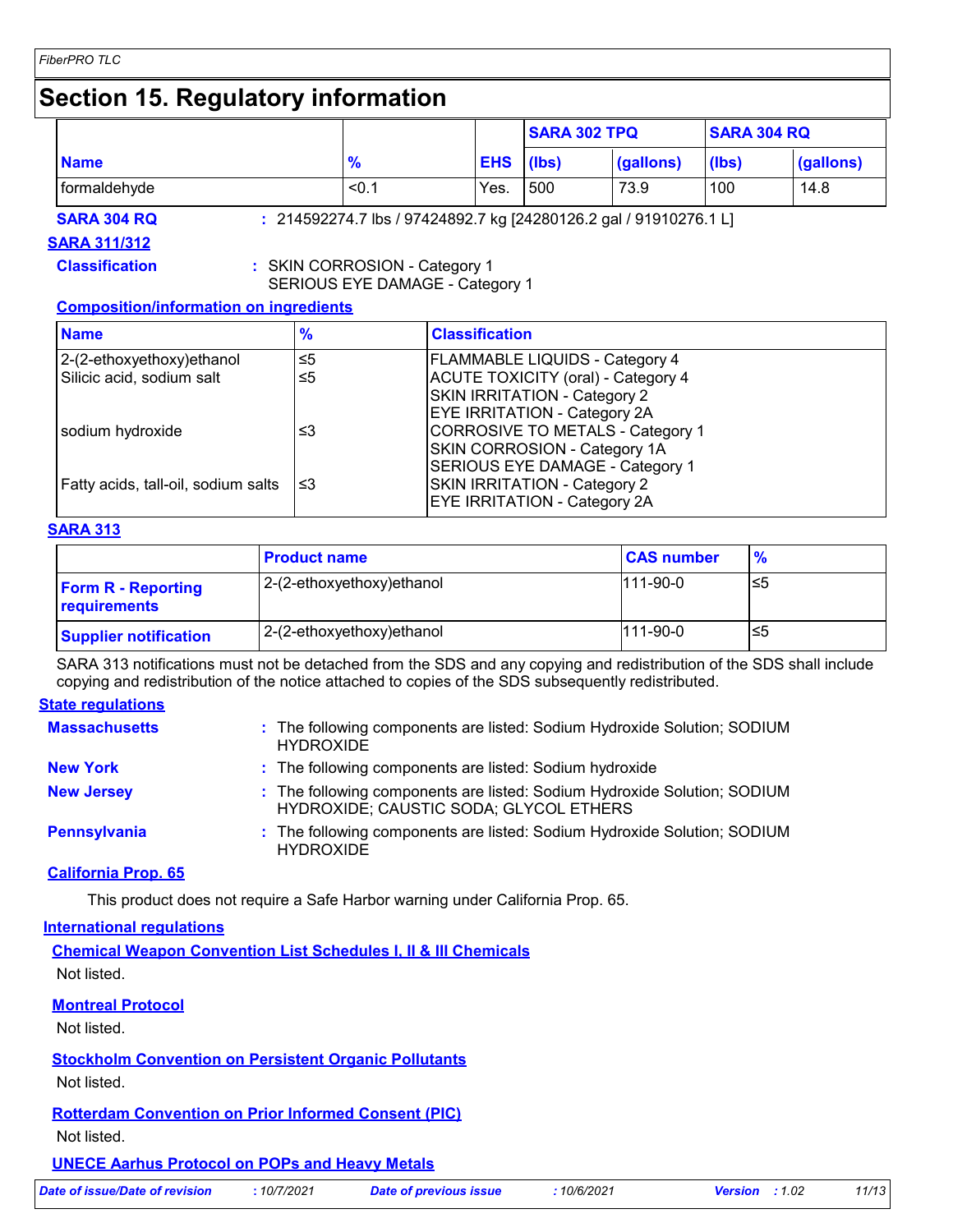### **Section 15. Regulatory information**

### Not listed.

| Inventory list           |                                                                                                             |
|--------------------------|-------------------------------------------------------------------------------------------------------------|
| <b>Australia</b>         | : All components are listed or exempted.                                                                    |
| <b>Canada</b>            | : All components are listed or exempted.                                                                    |
| <b>China</b>             | : All components are listed or exempted.                                                                    |
| <b>Europe</b>            | : All components are listed or exempted.                                                                    |
| <b>Japan</b>             | : Japan inventory (ENCS): All components are listed or exempted.<br>Japan inventory (ISHL): Not determined. |
| <b>Malaysia</b>          | : Not determined                                                                                            |
| <b>New Zealand</b>       | : All components are listed or exempted.                                                                    |
| <b>Philippines</b>       | : All components are listed or exempted.                                                                    |
| <b>Republic of Korea</b> | : All components are listed or exempted.                                                                    |
| <b>Taiwan</b>            | : All components are listed or exempted.                                                                    |
| <b>Thailand</b>          | : At least one component is not listed.                                                                     |
| <b>Turkey</b>            | : Not determined.                                                                                           |
| <b>United States</b>     | : All components are listed or exempted.                                                                    |
| <b>Viet Nam</b>          | : Not determined.                                                                                           |
|                          |                                                                                                             |

### **Section 16. Other information**

### **Hazardous Material Information System (U.S.A.)**



**Caution: HMIS® ratings are based on a 0-4 rating scale, with 0 representing minimal hazards or risks, and 4 representing significant hazards or risks. Although HMIS® ratings and the associated label are not required on SDSs or products leaving a facility under 29 CFR 1910.1200, the preparer may choose to provide them. HMIS® ratings are to be used with a fully implemented HMIS® program. HMIS® is a registered trademark and service mark of the American Coatings Association, Inc.**

**The customer is responsible for determining the PPE code for this material. For more information on HMIS® Personal Protective Equipment (PPE) codes, consult the HMIS® Implementation Manual.**

### **National Fire Protection Association (U.S.A.)**



**Reprinted with permission from NFPA 704-2001, Identification of the Hazards of Materials for Emergency Response Copyright ©1997, National Fire Protection Association, Quincy, MA 02269. This reprinted material is not the complete and official position of the National Fire Protection Association, on the referenced subject which is represented only by the standard in its entirety.**

**Copyright ©2001, National Fire Protection Association, Quincy, MA 02269. This warning system is intended to be interpreted and applied only by properly trained individuals to identify fire, health and reactivity hazards of chemicals. The user is referred to certain limited number of chemicals with recommended classifications in NFPA 49 and NFPA 325, which would be used as a guideline only. Whether the chemicals are classified by NFPA or not, anyone using the 704 systems to classify chemicals does so at their own risk.**

### **Procedure used to derive the classification**

| Date of issue/Date of revision | 10/7/2021 | Date of previous issue | 10/6/2021 | <b>Version</b> : $1.02$ | 12/13 |
|--------------------------------|-----------|------------------------|-----------|-------------------------|-------|
|                                |           |                        |           |                         |       |